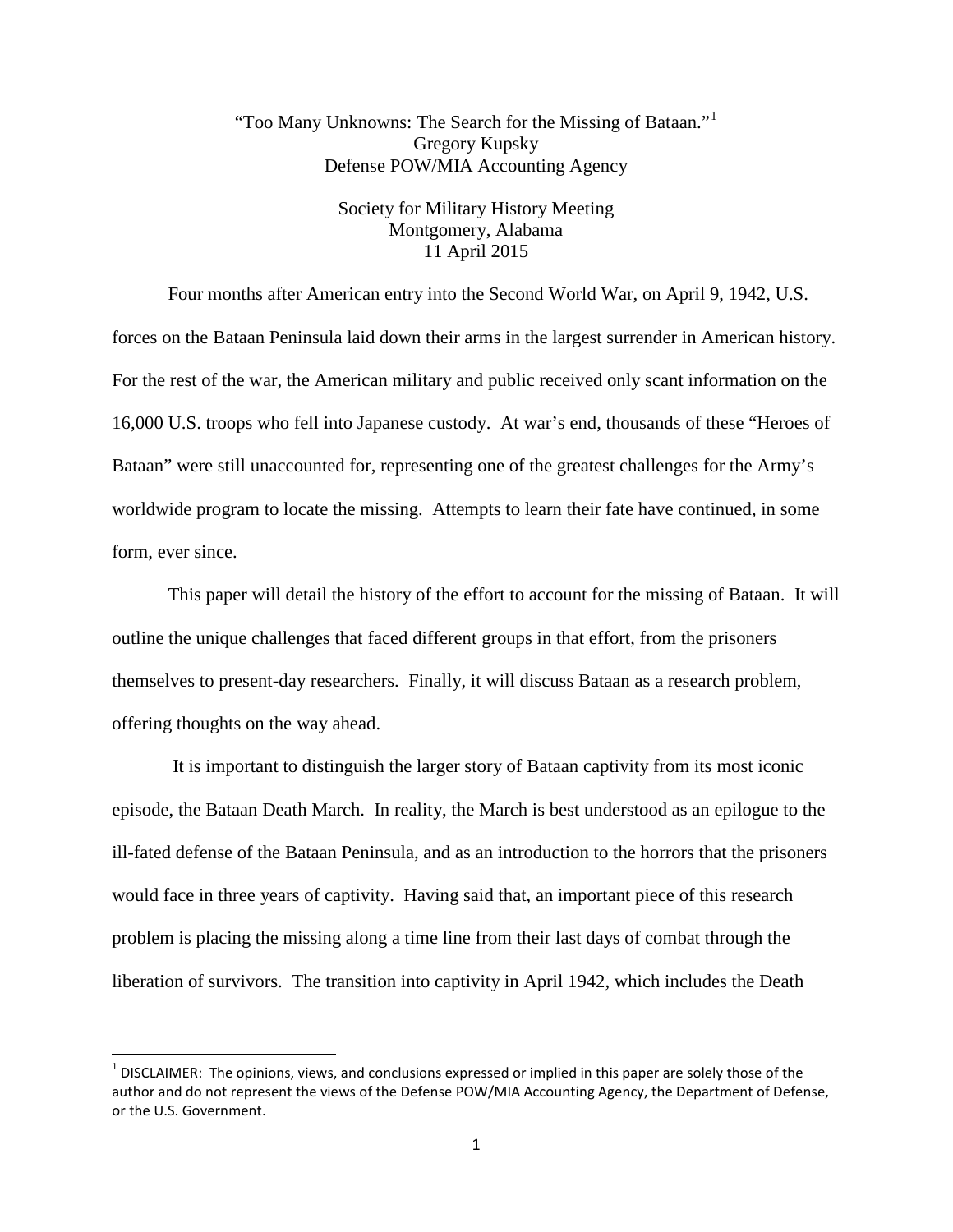March, is the most problematic portion of the time line, and it thus deserves some special attention.

While this paper will focus on the American defenders of Bataan, it does not intend to diminish the importance of the Filipinos that stood alongside them. Six times as many Filipinos surrendered in April 1942, and in most episodes of captivity, ten Filipinos died for every American. The story of the Filipinos is well worth telling, and it is only for reasons of source material, time, and simplicity that they are not receiving more attention here.

To begin, it is worth providing a brief overview of the defense and captivity of Bataan.

## **General Narrative**

#### MAP OF LUZON

Military planners had long assumed that, in the event of an invasion, Fil-American forces would dig into Bataan, on the island of Luzon, and await reinforcements. But in the wake of the attack on Pearl Harbor in December 1941, and in light of a "Europe First" strategy, no reinforcements were forthcoming. Facing Japanese invaders, diminishing rations, and rampant disease, the Fil-American forces held out until April 1942, when they were no longer capable of mounting an organized defense. Nearly 70,000 surrendered, 12,000 of them Americans. Some escaped into the hills, or to the island of Corregidor, but that installation fell on May 9. Not until January 1945, nearly three years later, would U.S. ground forces return to Luzon.

In preparing for victory, the Japanese had sketched out a rough plan for moving the prisoners from Bataan. The plan was to consolidate all prisoners in the provincial capital of Balanga. From there, a different commander would take responsibility and move them to San Fernando, approximately 70 kilometers from the original starting point. Trains would ferry the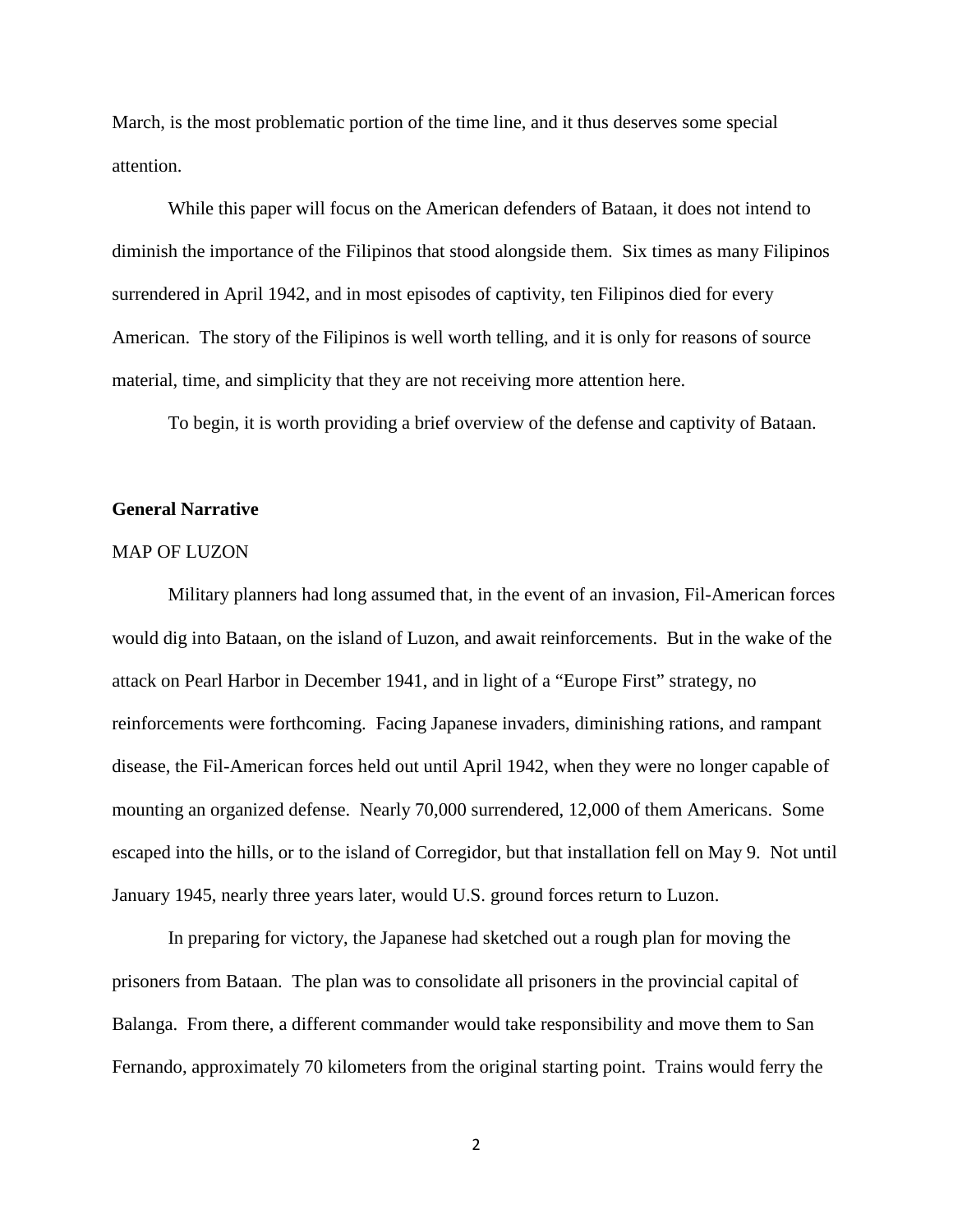prisoners 40 kilometers to Capas, from which a ten-kilometer march would deposit them at Camp O'Donnell, a former Philippine Army installation.

Realities quickly overwhelmed the Japanese plan. First, rather than the anticipated 25,000 prisoners, they found themselves in custody of 70,000. Second, a march of 20-30 kilometers per day became a grueling task for the sick, starving prisoners. Finally, the Japanese command, anxious to clear a staging area for the invasion of Corregidor, pressured subordinates to speed the process. These factors injected chaos into the execution of the transfer.

More infamous, of course, was the violence that prisoners faced as they struggled to keep marching toward San Fernando. The various motivations—such as race, wartime emotions, and Japanese military culture—have been documented elsewhere, as have personal accounts of the horrors. For our purposes, it suffices to say that acts of violence, and outright atrocity, exacerbated the process.

Arrival at Camp O'Donnell was anything but an end to the horror. As with the march plan, the camp was unequipped for the masses who streamed in. The poor conditions contributed to the deaths of over 1,500 Americans and over 25,000 Filipinos in a matter of months. The death rate was so high that it evoked concern in Tokyo and became an embarrassment for the camp commander. In the summer of 1942, the Japanese closed the camp, transporting the Americans eastward to the town of Cabanatuan, and releasing most of the Filipinos.<sup>[2](#page-2-0)</sup>

The death rate at Cabanatuan was lower, but conditions were hardly better. Here the O'Donnell inmates joined those who had stayed in hospitals on Bataan and those who had surrendered on Corregidor. The population of the camp hovered between 5,000 and 7,000, as

<span id="page-2-0"></span> <sup>2</sup> See John E. Olson, *O'Donnell: Andersonville of the Pacific* (Lake Quivira, Kansas: John E. Olson), 1985.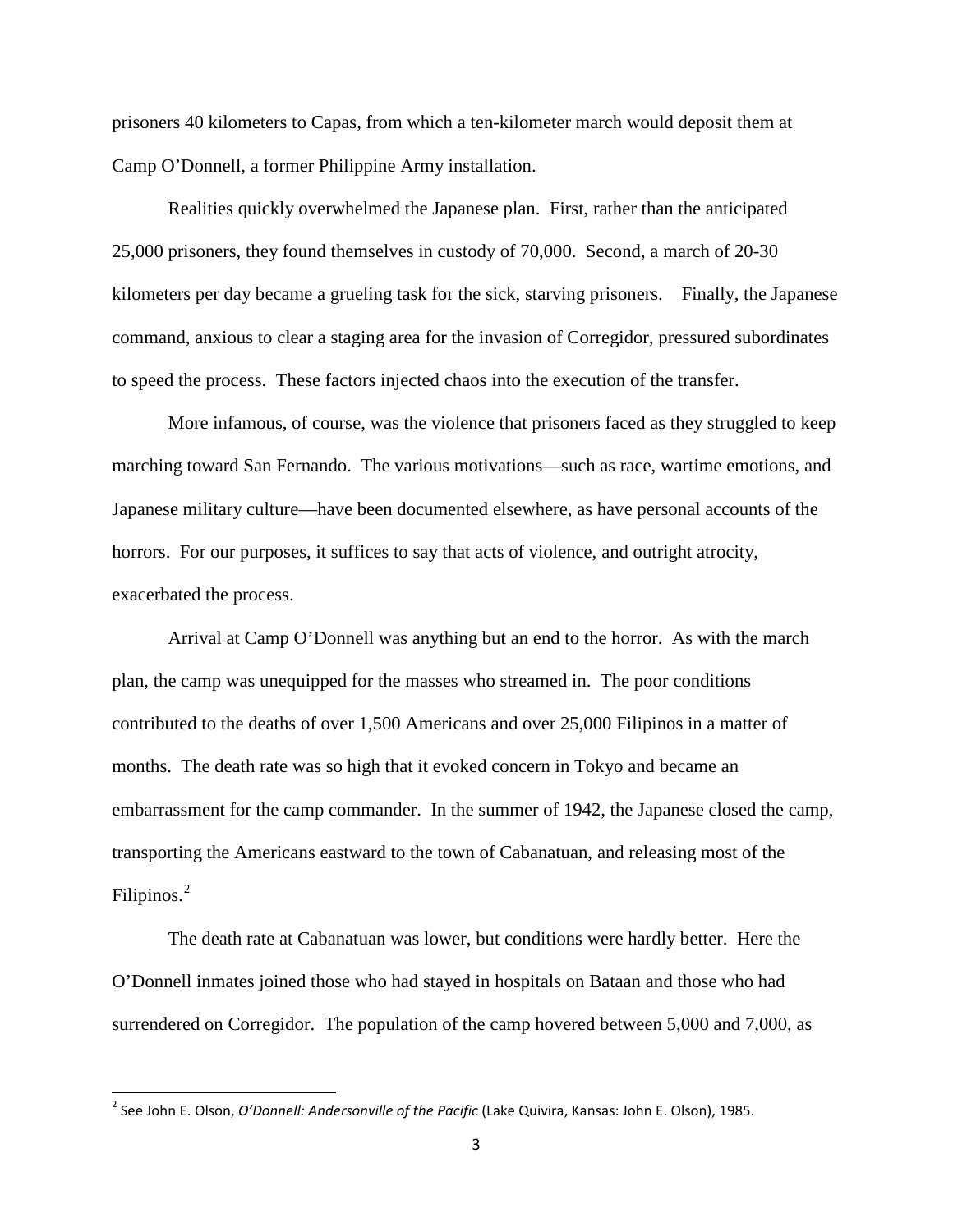work details departed for other parts of the islands.<sup>[3](#page-3-0)</sup> The bulk of the prisoners eventually made their way to ports, where they packed into the cargo holds of transports and headed for Japan, facing attacks by Allied planes and vessels that were unaware of the cargo. Only those prisoners deemed unfit for work—approximately 500—remained at Cabanatuan, where U.S. Army Rangers liberated them on January 30, 1945. The last survivors of Bataan came out of Japan in late summer 1945, having defied the odds for over three years. It now remained to account for those lost along the way.

### **The Accounting Effort Map of Bataan and Corregidor, with cemeteries indicated**

In truth, the accounting effort had begun even before the surrender, with an active graves registration unit on Bataan. But considering the dire circumstances in which the Bataan force found itself, this work was not a priority. The unit operated at half strength *(114 Filipino and American soldiers)* and relied heavily on day laborers. It established four temporary cemeteries in Bataan, though it abandoned one of them*—(Limay (#1))—*in late January because of Japanese bombardment. Wooden crosses marked each temporary grave, and the unit sent daily burial reports and personal effects to the headquarters on Corregidor. Graves Registration work continued until the April 9 surrender, at which point the graves registration unit escaped to Corregidor.<sup>[4](#page-3-1)</sup>

The island fortress had its own cemetery, where burial details worked under the cover of night to avoid Japanese dive bombers. By their surrender on May 6, they interred some 300 individuals on the battered island. They stored burial records for both Bataan and Corregidor in

<span id="page-3-0"></span> $3$  Heather Harris and Lisa Beckenbaugh, Memorandum, SUBJ: Casualties of Cabanatuan Prisoner of War Camp #1 and the History of their Burials," Defense POW/Missing Personnel Office, Revised 20 February 2014, 5.<br><sup>4</sup> Major A. L. Fullerton, "Report of Operations of the Graves Registration Service on Bataan," NARA RG 407, Entry

<span id="page-3-1"></span><sup>427,</sup> Box 1160; Edward Steere, *The Graves Registration Service in World War II*, No. 21, Q.M.C. Historical Studies (Washington: U.S. Government Printing Office, 1951), 31.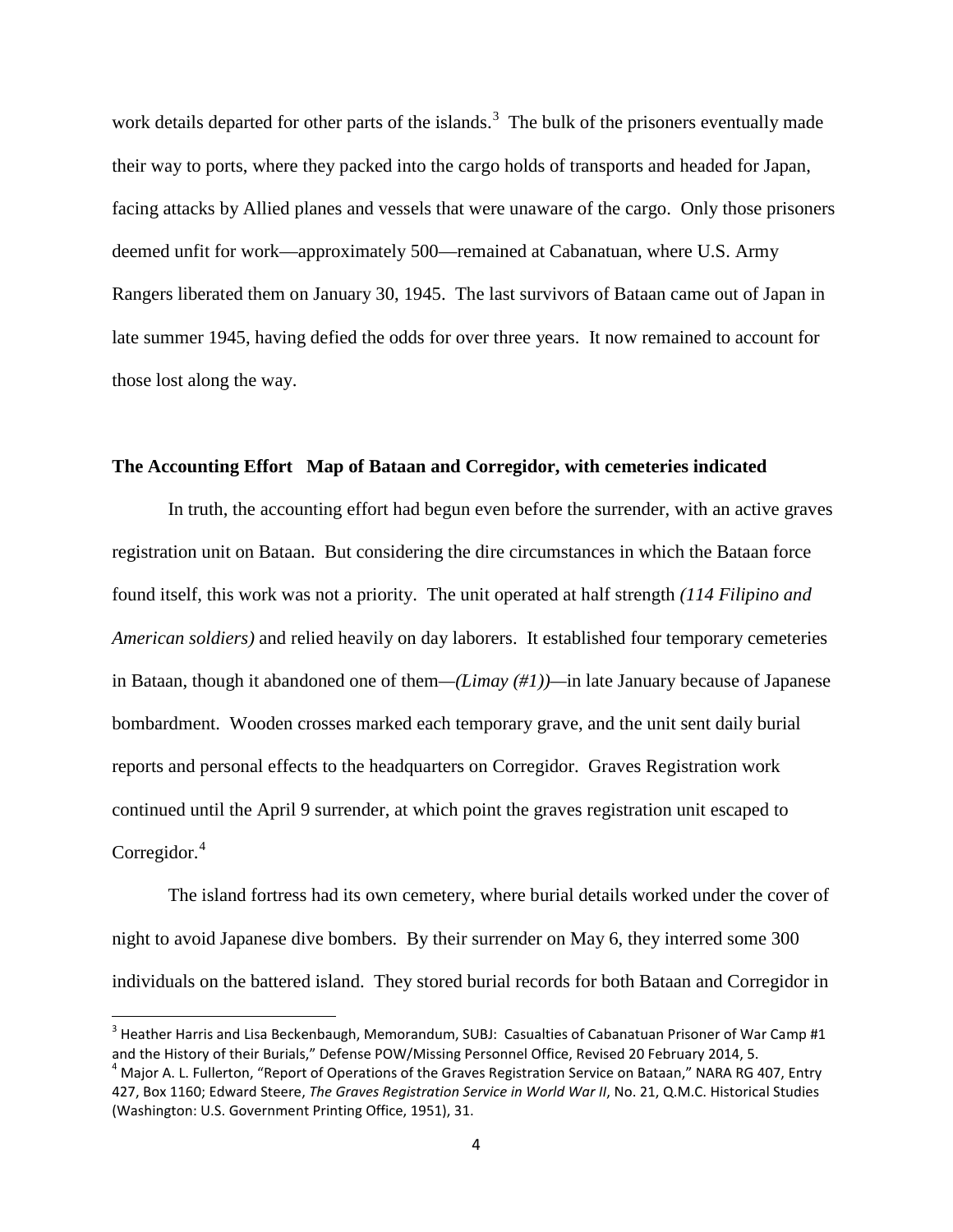Malinta Tunnel, the massive underground fortification that housed the Fil-American headquarters. Before surrendering, graves registration officials sealed their records in a gunpowder can and concealed them behind a wall in the tunnel. The personal effects of the deceased rested in a large safe nearby. A few days into captivity, an officer returned to the tunnel on a work detail and noted that the Japanese had ransacked the personal effects. As for the Bataan records, either the Japanese confiscated and destroyed them, or they were lost when the Americans retook the tunnel in 1945. Back on Bataan, the graves not destroyed by the Japanese saw their crosses rot away during the occupation period. Any evidence of their identities was buried within them. Many ended up as unknowns, as will be discussed later.<sup>[5](#page-4-0)</sup>

Recovery of the dead was now on hold, but the effort to account for the missing began among the prisoners at Camp O'Donnell. The American staff maintained daily figures on prisoner arrivals and departures and, consequently, began to develop a sense of who was missing. [6](#page-4-1)

Shortly after the transfer of American prisoners to Camp Cabanatuan, the role of Graves Registration Officer fell to Captain Robert Conn. The collective accounting efforts of the prisoners gave him a partial list of some 600 individuals who had died between the last days of combat and Camp O'Donnell. In addition to managing the Cabanatuan cemetery, Captain Conn interviewed prisoners and penciled in basic data for each missing individual, such as name, rank, unit, and circumstances of death. Based purely on prisoners' memories, the list contains incomplete and sometimes incorrect information. If voluminous records had survived the Bataan

<span id="page-4-0"></span><sup>&</sup>lt;sup>5</sup> First Lieutenant Joseph Goodman, "Graves Registration Service, Ft. Mills, Corregidor P.I.," NARA RG 407, Entry 427, Box 1160.

<span id="page-4-1"></span> $6$  Olson, 49.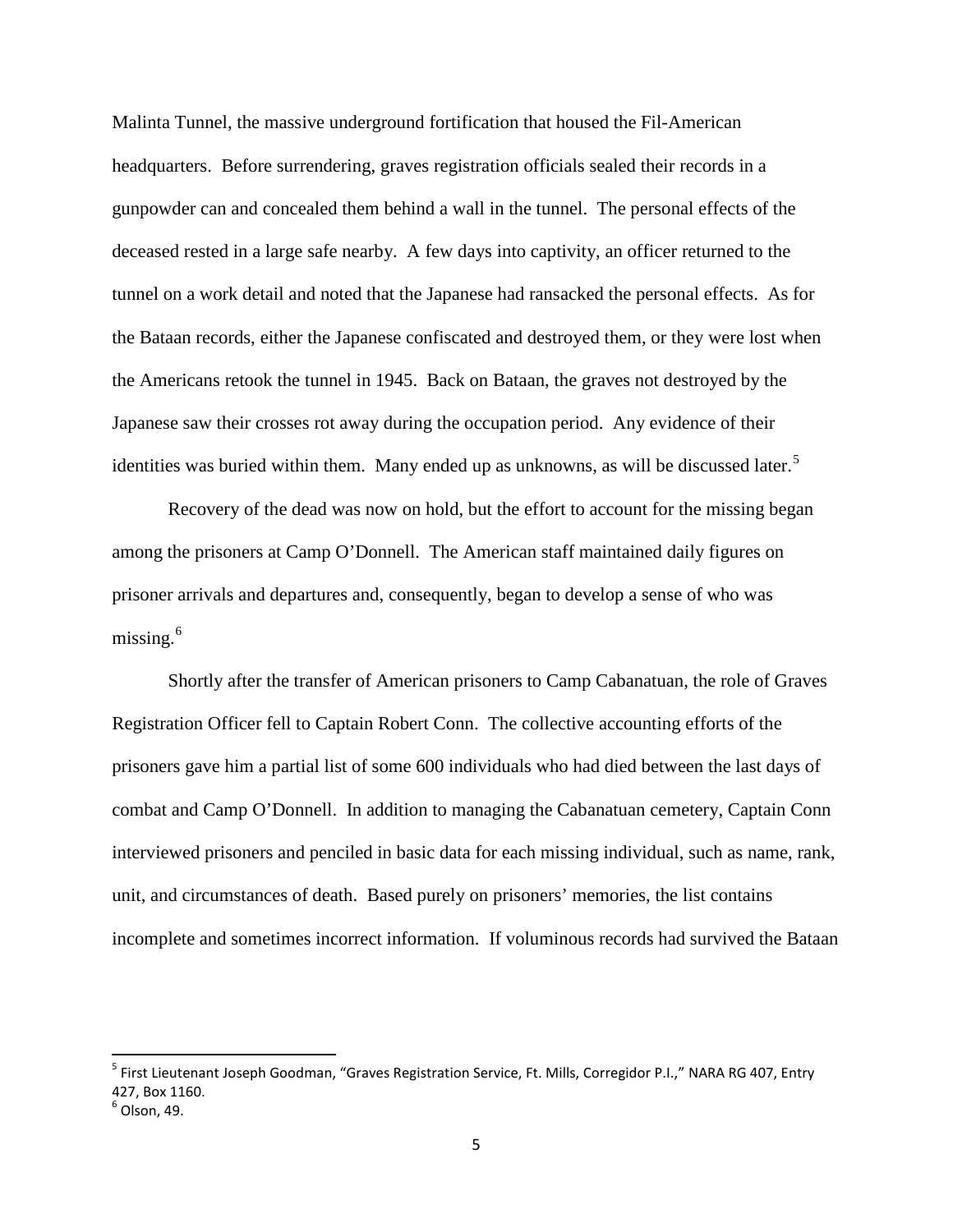peninsula, Conn's list would bear little weight. As it happens, his work constitutes one of the strongest documentary resources on the fates of the Bataan missing.<sup>[7](#page-5-0)</sup>

Conventional American forces returned to Luzon on January 9, 1945, and the 38th Infantry Division retook Bataan in February. The Army Graves Registration Service could now take up the search for the missing. From 1945 to 1947, the AGRS claimed to have interviewed ninety-five percent of Bataan's inhabitants. Regardless whether that number is accurate, the search did bear strong results. A major sweep in 1947 recovered 121 Americans and over 2,000 Filipinos. For the first time since 1942, physical evidence found with remains could shed light on when, where, and how individuals had died. If not identified, at least the remains— designated as unknowns—received proper burials and provided additional clues.<sup>[8](#page-5-1)</sup>

If the Army's worldwide recovery effort had one hero, it was Master Sergeant Abie Abraham. A boxing instructor in the 31st Infantry Regiment, Sergeant Abraham surrendered on southern Bataan in April 1942. He endured the Bataan Death March, then spent nearly three years in prison camps before being liberated at Cabanatuan. He soon received a personal invitation from General MacArthur to lead the recovery effort on Bataan. Abraham was to draw on his own memories of the Death March, combining them with witness statements and evidence on the ground to recover his fallen comrades. Abraham set up an office in the provincial capital of Balanga and threw himself into his new assignment for two years.<sup>[9](#page-5-2)</sup>

For Abraham, a victim of the March, it was a tall order. He stuck to a grueling schedule, all the while suffering malarial attacks, flashbacks, and nervous breakdowns as he repeatedly

<span id="page-5-1"></span><span id="page-5-0"></span><sup>&</sup>lt;sup>7</sup> Harris and Beckenbaugh, 7-10.<br><sup>8</sup> Edward Steere and Thayer Boardman, *Final Disposition of World War II Dead, 1945-51*, Series II, No. 4, Q.M.C.<br>Historical Studies (Wgashington: Office of the Quartermaster General, 195

<span id="page-5-2"></span><sup>&</sup>lt;sup>9</sup> Abie Abraham, *The Ghost of Bataan Speaks* (New York: Vantage Books, 1971), 140; 149-50.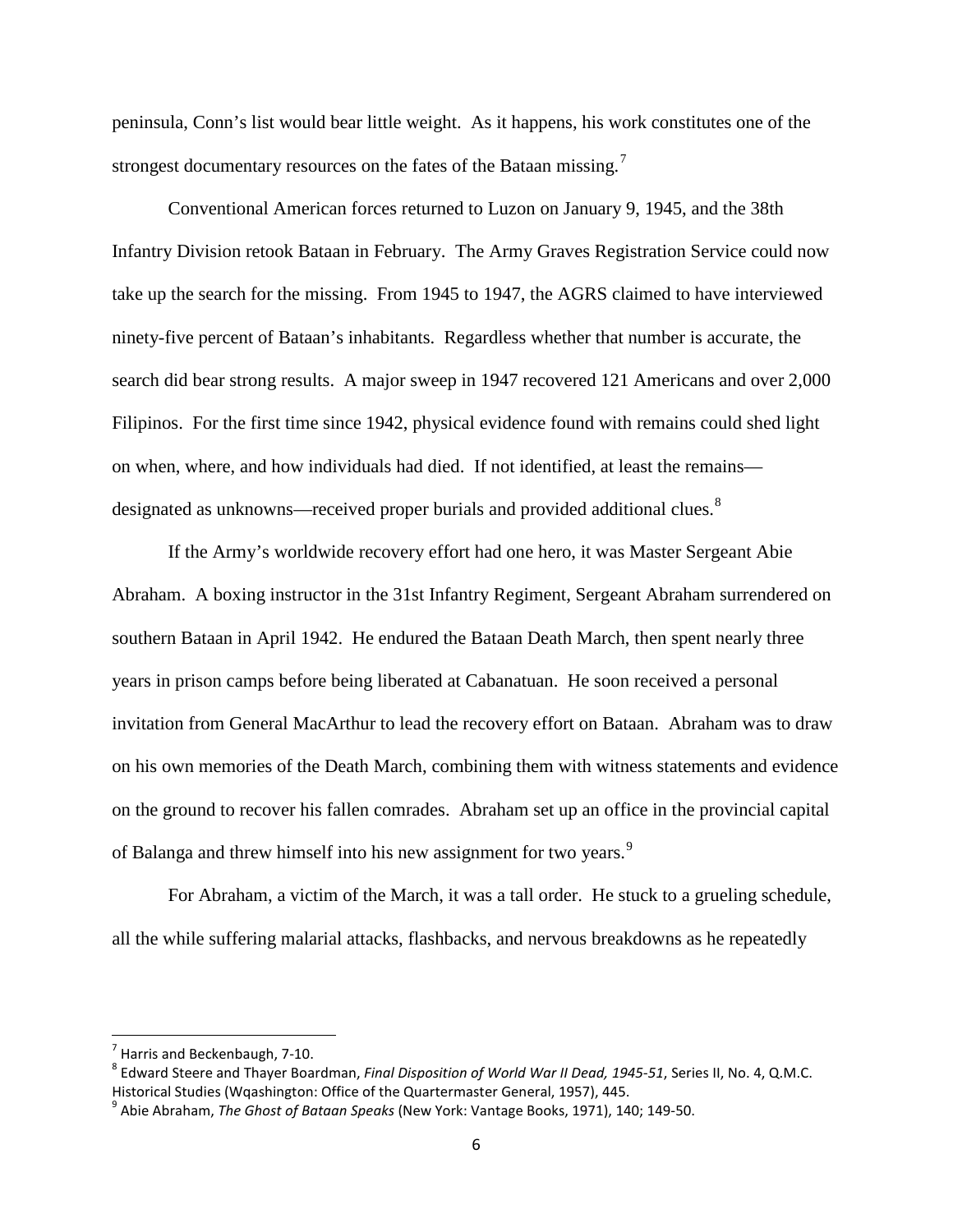retraced the steps of the Death March.<sup>10</sup> The combination of personal memory, witness testimony, and physical evidence led him to hundreds of isolated burials. In some instances, he even corrected what little record there was. For example, prisoner interviews had placed Private First Class William Beck on the first stretch of the March, recording his death between Mariveles and Cabcaben. Initial searches in this area failed to retrieve his remains. In 1946, Abraham's team found remains in Hermosa, approximately 50 kilometers to the north, that were ultimately identified as those of Private Beck.<sup>11</sup> Admittedly, at other times reviewers rejected field identifications because of mismatches in physical evidence. Nevertheless, by his count Abraham recovered over 300 Americans in a two-year period before a doctor ordered him out of the field due to exhaustion. $^{12}$  $^{12}$  $^{12}$ 

Meanwhile, other AGRS teams fanned out across the archipelago. They cleared the camp cemeteries in Cabanatuan, recovering the remains of over 2,700 Americans, about twothirds of whom could be identified. Due to the efforts of Abraham and other searchers, recovery work on Bataan concluded in October 1947, though recoveries continued in the Philippines through  $1950$ .<sup>13</sup> Identified remains either went to the United States for burial, in accordance with the wishes of the next of kin, or came to rest in the new Manila American Cemetery. Also buried in Manila were nearly 3,000 "unknowns," those recovered but not identified.

When the AGRS concluded its work, over 5,000 U.S. servicemen remained unaccounted for in the Philippines, the vast majority coming from the Bataan force. Some were on sunken prison ships or in isolated graves, while others were buried as unknowns in Manila.

<span id="page-6-1"></span><span id="page-6-0"></span><sup>&</sup>lt;sup>10</sup> Abraham, 172; 181-2; 199; 229.<br><sup>11</sup> Memorandum, Subject: Recovery of Deceased Personnel, 10 May 1946, Individual Deceased Personnel File for Beck, William (06569712), RG 92, Washington National Records Center (WNRC), Suitland, MD; Abie Abraham memorandum, 1946, IDPF for Beck.<br><sup>12</sup> Abraham, 210; 242.

<span id="page-6-2"></span>

<span id="page-6-3"></span> $13$  Steere and Boardman, 452-3; 456.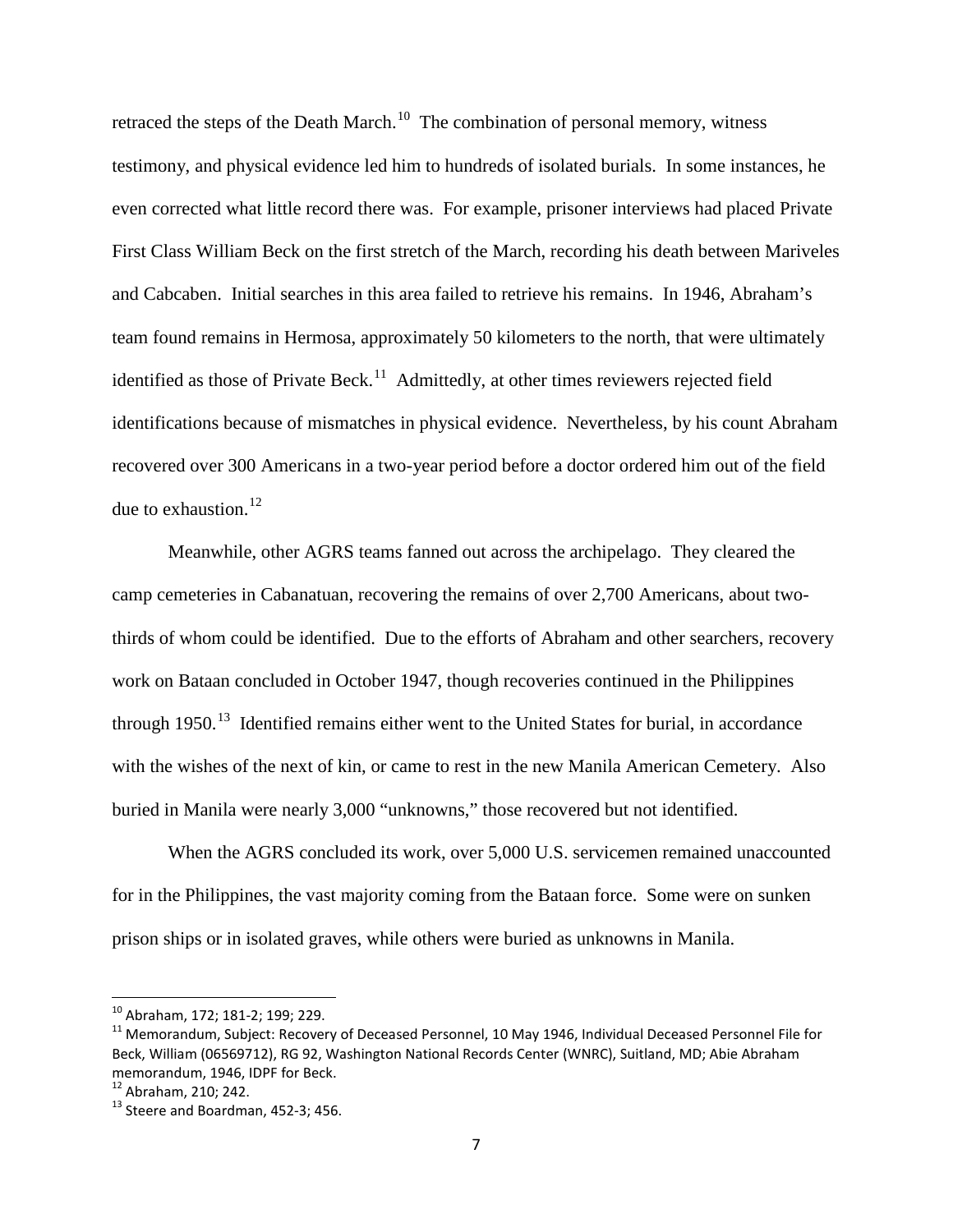In many cases, information was so scant as to prevent even a guess as to the location or date of death. Their personnel files often said simply that they were last seen before the fall of Corregidor in May 1942. A blanket memorandum in their files offered a terse explanation: "Due to the fact that no report has been received indicating that this personnel is alive, it is concluded that they may not 'reasonably be presumed to be living.'" A letter sent to the next of kin offered little else: "The status of the great numbers [*sic*] of our personnel has been definitely established; however, no definite information has been received concerning your son." In place of the missing date, usually May 1942, the War Department set an administrative date of death for the purpose of issuing benefits. As a result, approximately 120 American servicemen carry an official death date of February 1, 1946.<sup>14</sup> It is very likely that they died on the Bataan peninsula.

Since the 1940s, efforts to account for the missing require picking up where the AGRS left off, and finding solutions that were elusive after the war. The first step in doing so is the purview of the historian: refining the available data.

## **Refining the Data**

The postwar searchers left in their wake a vast accumulation of reports and personnel files with data of varying quality. As with the Army in the 1940s, researchers in subsequent decades did not have modern data tools, nor did they have the means to sift through all of the records and connect the dots. Today, the way forward is to condense the data into manageable forms.

Arranging the missing along a time line is the key to creating these subsets. Someone known to have arrived at Camp Cabanatuan, for example, does not necessarily need to be compared against an unknown recovered in southern Bataan. But the POW camp example is too

<span id="page-7-0"></span><sup>&</sup>lt;sup>14</sup> IDPF for Arledge, Garrett (38012197), RG 92, Washington National Records Center (WNRC), Suitland, MD.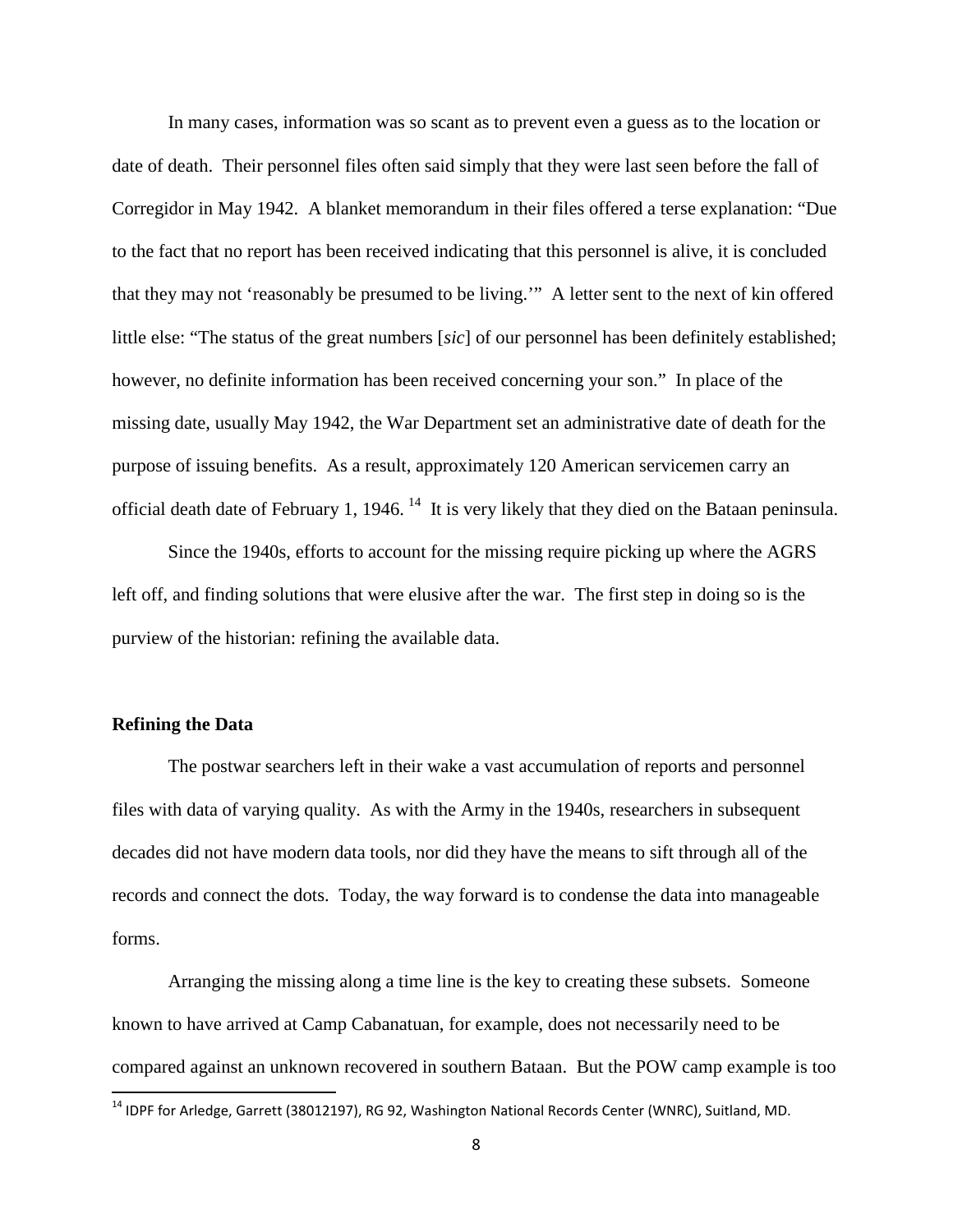easy; it is the transition period from combat to captivity, inclusive of the Death March, that requires the most attention.

In the past, the best that we could do was to work from two known benchmarks. These came from Colonel Floyd Marshall, Assistant Chief of Staff of G-1 on Bataan, who compiled a personnel report for Bataan after the war. His first benchmark was a total of 11,796 American servicemen counted as present on April 1, 1942, on the eve of the final Japanese offensive, or Good Friday Offensive.<sup>[15](#page-8-0)</sup> The second benchmark was the number of Americans recorded as arriving at Camp O'Donnell, the terminus of the March, by mid-May 1942. Marshall provided a figure of 9,172 arrivals. Between these benchmarks are 2,624 individuals "killed in battle or on Death March or in [the] Hills."<sup>[16](#page-8-1)</sup>

A 1962 book by Stanley Falk, who had worked on the Army's official history of the war in the Philippines, attempted to break down this number. Falk estimated that some 1,500 remained in hospitals on Bataan, perhaps 300 escaped to Corregidor, fifty fled into the hills, and twenty-five remained on work details on Bataan. Subtracted from 2,624, this leaves us with a total of 749 individuals who died in the final week of combat or on the March.<sup>[17](#page-8-2)</sup> But a book appeared in 2008 on the Fassoth brothers, German immigrants who took in Fil-American soldiers on their Bataan plantation. Because the monograph lists 104 individuals who passed through the camp, Falk has raised his original estimate.<sup>[18](#page-8-3)</sup> An unknown number of others, of course, struck out on their own without passing through the Fassoth plantation.

<span id="page-8-1"></span><span id="page-8-0"></span><sup>&</sup>lt;sup>15</sup> G-1 Report, 2; and G-1 Report, annex 2, 3, NARA RG 407, Entry 427, Box 1157.<br><sup>16</sup> Marshall gives the figure 8,000 enlisted men and 1,300 officers in the text of the report, but 9,172 in the accompanying table. G-1 Re

<span id="page-8-2"></span><sup>&</sup>lt;sup>17</sup> Stanley Falk, *Bataan: The March of Death* (New York: Jove Books, 1983), 194-5. NOTE: The numbers in this paper eliminate mathematical and typographical errors made by both Marshall and Falk.

<span id="page-8-3"></span><sup>18</sup> Malcolm Decker, *From Bataan to Safety: The Rescue of 104 American Soldiers in the Philippines* (Jefferson, NC: McFarland & Company, 2008); Falk e-mail to Kupsky, 24 April 2014.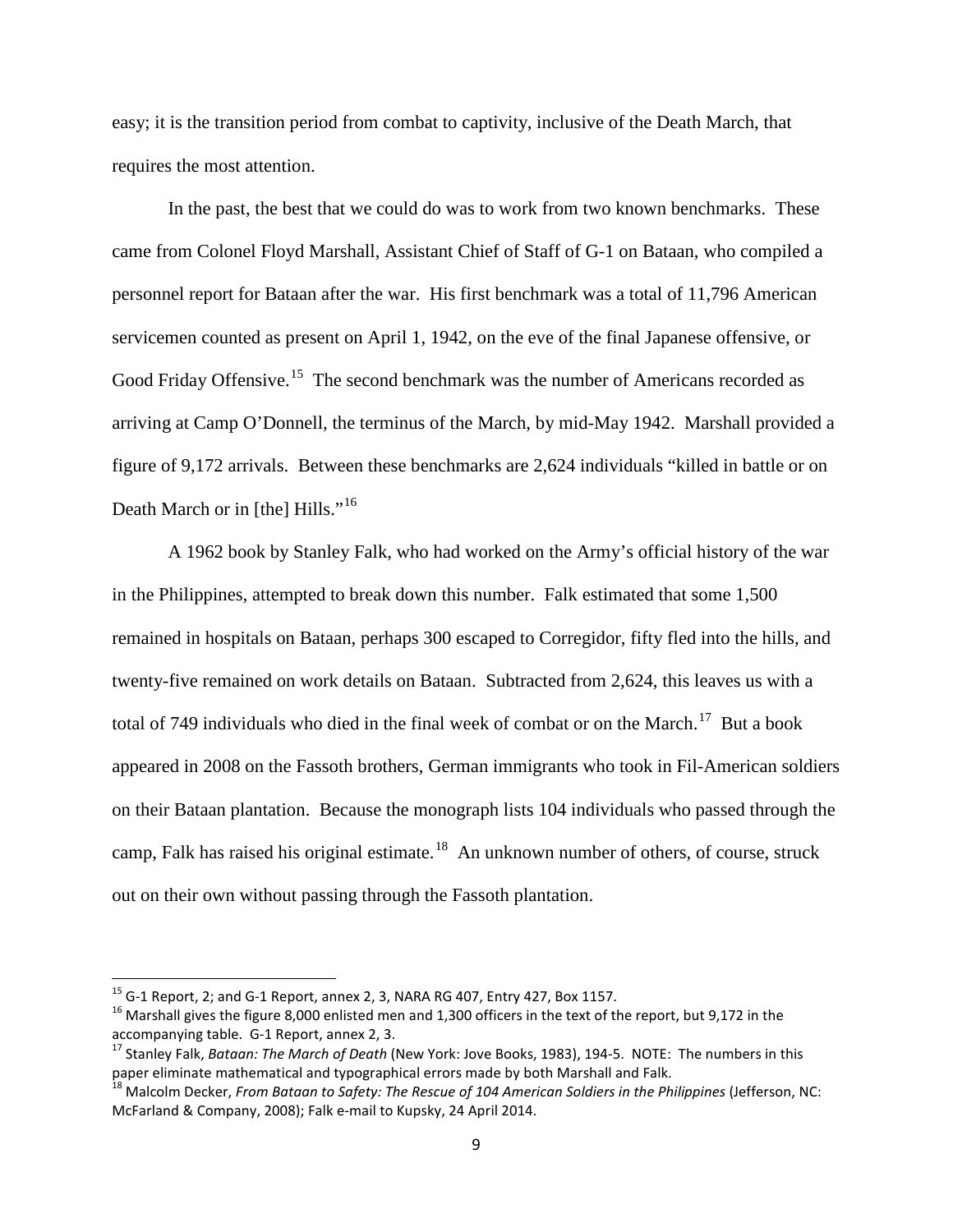Falk's revised number stands at 695 who died in the Good Friday Offensive or the March. The benchmark strategy cannot get us any deeper because, at that point, Fil-American troops could not mount an organized resistance, let alone maintain records. Death reports, radioed to the United States via Corregidor, stopped in late March. In Falk's words, the number of combat deaths thereafter was "the biggest unknown factor in a computation already made difficult by too many unknowns.<sup>19</sup> Still, despite the constraints of his source material, Falk made a series of plausible guesses that put us in the numerical ballpark. His estimate, 600-700, has been the standard ever since.

The way to build on Falk's number is to move to a micro-level approach and, in effect, count up from zero. At present, the Defense POW/MIA Accounting Agency is working to compile basic loss data for every missing servicemember from World War II. This requires the consultation of each missing person's files, along with supplementary materials. The preliminary data thus gathered informs a central database.

The database, which is about a third complete, allows the filtering of individuals by date of death, unit, loss location, and other categories. For our purposes here it allows the grouping of the fallen of Bataan into subcategories on an individual level, in contrast to the macro approach employed by Falk. Combined with unit histories, scholarly works, and other compilations that did not exist in 1962, this aggregation of data creates a resource that Falk did not have, let alone the AGRS.

*(Table demonstrations. We are already up to 71 having died in the Good Friday Offensive, suggesting one revision to Falk's numbers. We've confirmed 154 reported as having died on the March. Both numbers will continue to grow. The same limitations appear here, however. We will always have a range of individuals for whom no information is available. For* 

<span id="page-9-0"></span> <sup>19</sup> Falk, 194-195.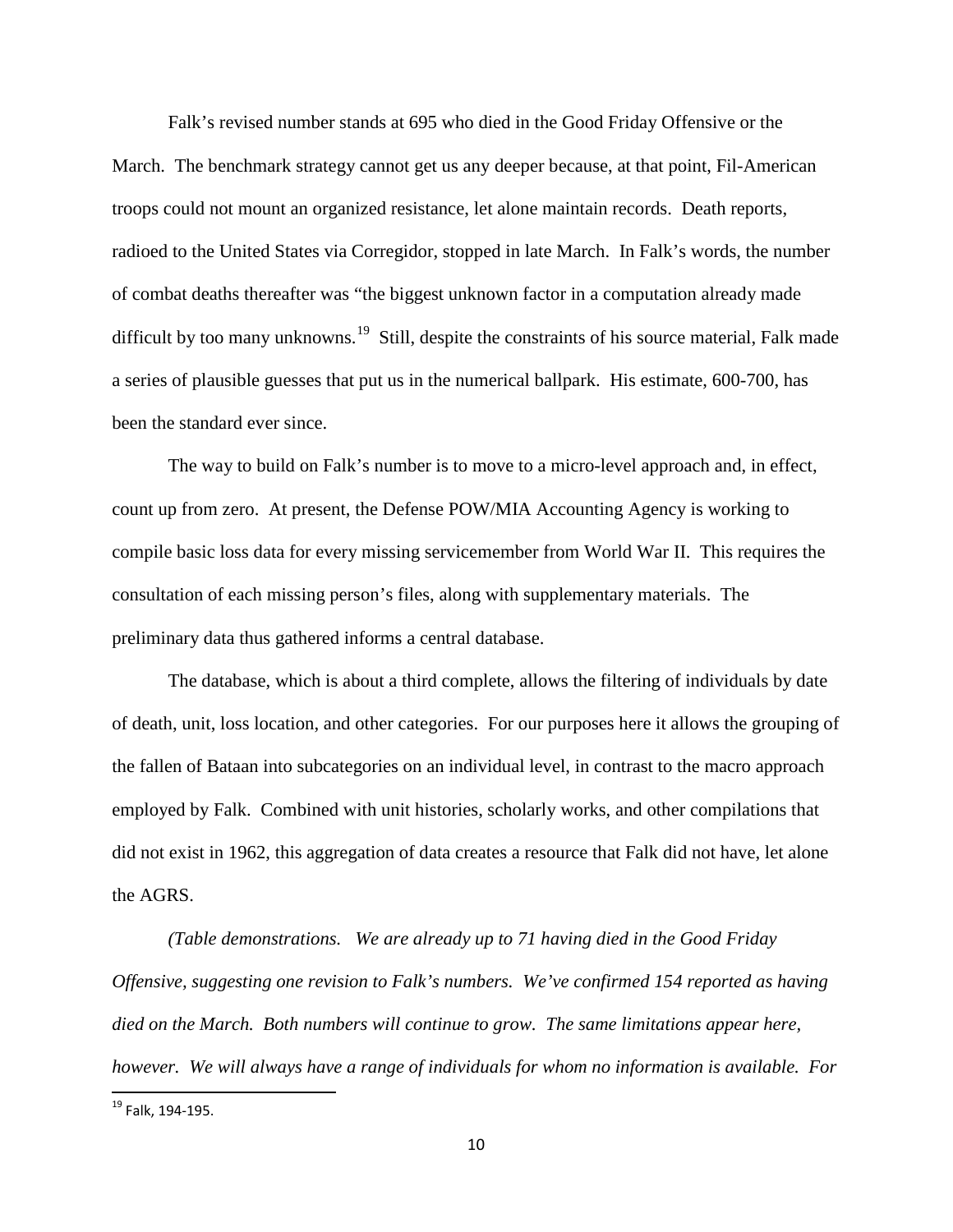*example, we have a margin of error for the 120 who received a death date of 1 February 1946. Another 20 with 6 May 42 but no evidence. We have at least 184 more to look at, based on unit and date of death.)*

Of course, no amount of innovation is going to solve the core problem of insufficient source data from 1941-2. After a certain amount of building, we will be left with a range of individuals for whom no information is available. You will recall the 120 individuals that received an administrative death date of 1 February 1946. (*As an aside, the Fassoth brothers study provides data on 5 of them*). Thus, pending information from other sources, estimates will always be plus or minus that group. Nevertheless, establishing subgroups with a margin of error of a few hundred is a clear step forward from the initial figure of 2,600.

#### **Prospects for Recovery and Identification**

As historians, of course, we come at last to the dreaded "so what" question. What is the value of establishing better fidelity on the Bataan missing? Put simply, a broadened research base directly supports the multidisciplinary effort to locate and identify the missing. Any identifications made by forensic experts will then feed back into the research by providing new clues and reducing the number of missing. There are two potential avenues for this process.

The first is the pool of recovered unknowns from Bataan, Camp O'Donnell, and Cabanatuan. Some 1,700 remains recovered in these areas by Sgt Abraham and others received a status of "non-identifiable" after the war. Unfortunately, because of the rapidly deteriorating health of the prisoners prior to death, improper burial and recovery methods, and nonexistent records, the task is more difficult than it seems. In addition, some of these unknowns will represent Filipino or Japanese nationals, and others might actually be additional remains of

11